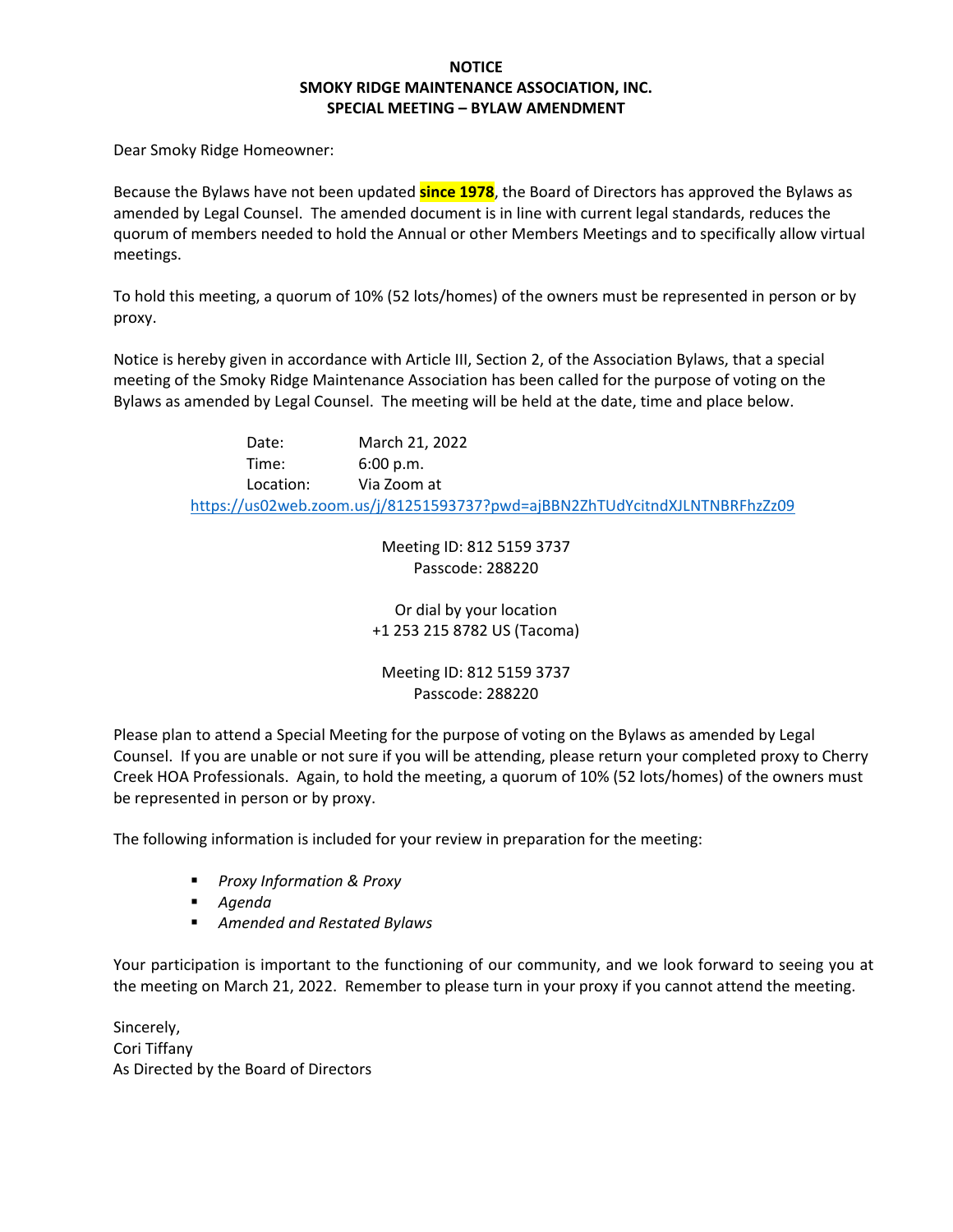#### **Smoky Ridge Maintenance Association Special Meeting – Bylaw Amendment March 21, 2022**

The Smoky Ridge Maintenance Association governing documents have a quorum requirement of 10% of Owners who must be present, either in person or by proxy, at a Special Meeting – Bylaw Amendment for the meeting to take place.

If you will be unable to attend the meeting, please assign the attached proxy to another homeowner so that your vote may be counted (one vote per unit).

The specific homeowner you designate to vote your proxy must be at the meeting and their account must be current for your vote to be cast.

You may deliver your completed proxy directly to the homeowner you designate to vote your proxy, or you may submit it to the Community Manager (do not enter the management company's name on the authorization line as this will void your proxy).

You may submit your completed proxy form to the Manager by mail or fax:

By mail: Cori Tiffany Cherry Creek HOA Professionals 14901 E. Hampden Ave. #320 Aurora, CO 80014

By fax: 303-693-8803

By email: [Cori@cchoapros.com](mailto:Cori@cchoapros.com)

**All Proxies sent to the Manager must be received no later than 12:00 p.m. on March 21, 2022**

# **Smoky Ridge Maintenance Association Special Meeting – Bylaw Amendment**

I hereby authorize \_\_\_\_\_\_\_\_\_\_\_\_\_\_\_\_\_\_\_\_\_\_\_\_\_\_\_\_ to vote and cast ballots on my behalf at the Smoky Ridge Maintenance Association Special Meeting – Bylaw Amendment scheduled for March 21, 2022, at 6:00 p.m. in my absence. If left blank, this proxy will be counted toward quorum only. This proxy is valid for 60 days from the date of the proxy.

\_\_\_\_\_\_\_\_\_\_\_\_\_\_\_\_\_\_\_\_\_\_\_\_\_\_\_\_\_\_\_\_\_\_\_\_\_\_ \_\_\_\_\_\_\_\_\_\_\_\_\_\_\_\_\_\_\_\_\_\_\_\_\_\_\_\_\_\_\_\_\_\_\_\_\_\_

\_\_\_\_\_\_\_\_\_\_\_\_\_\_\_\_\_\_\_\_\_\_\_\_\_\_\_\_\_\_\_\_\_\_\_\_\_\_ \_\_\_\_\_\_\_\_\_\_\_\_\_\_\_\_\_\_\_\_\_\_\_\_\_\_\_\_\_\_\_\_\_\_\_\_\_\_

Name **Name** Property Address

Signature Date Date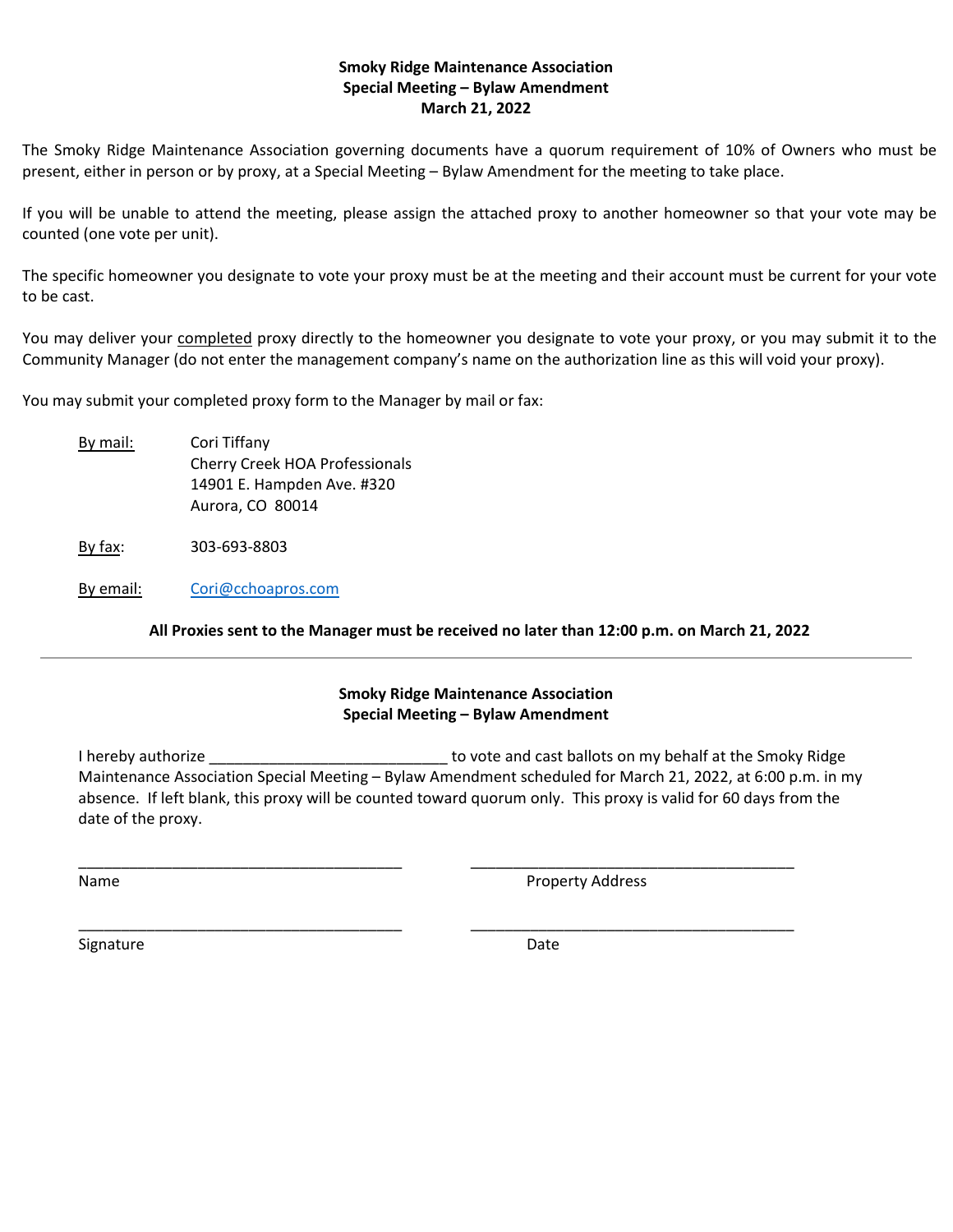#### **Smoky Ridge Maintenance Association**

#### **Special Meeting – Bylaw Amendment**

#### **March 21, 2022**

#### **6:00 pm**

# **Via Zoom at:<https://us02web.zoom.us/j/81251593737?pwd=ajBBN2ZhTUdYcitndXJLNTNBRFhzZz09>**

**Meeting ID: 812 5159 3737 Passcode: 288220**

**Or dial by your location (253) 215-8782 Meeting ID: 812 5159 3737 Passcode: 288220**

#### **AGENDA**

**Call to Order**

**Certification of Notice and Determination of Quorum**

**Consideration of the Amended and Restated Bylaws**

- **Discussion**
- **Vote**

**Homeowner Forum**

**Adjournment**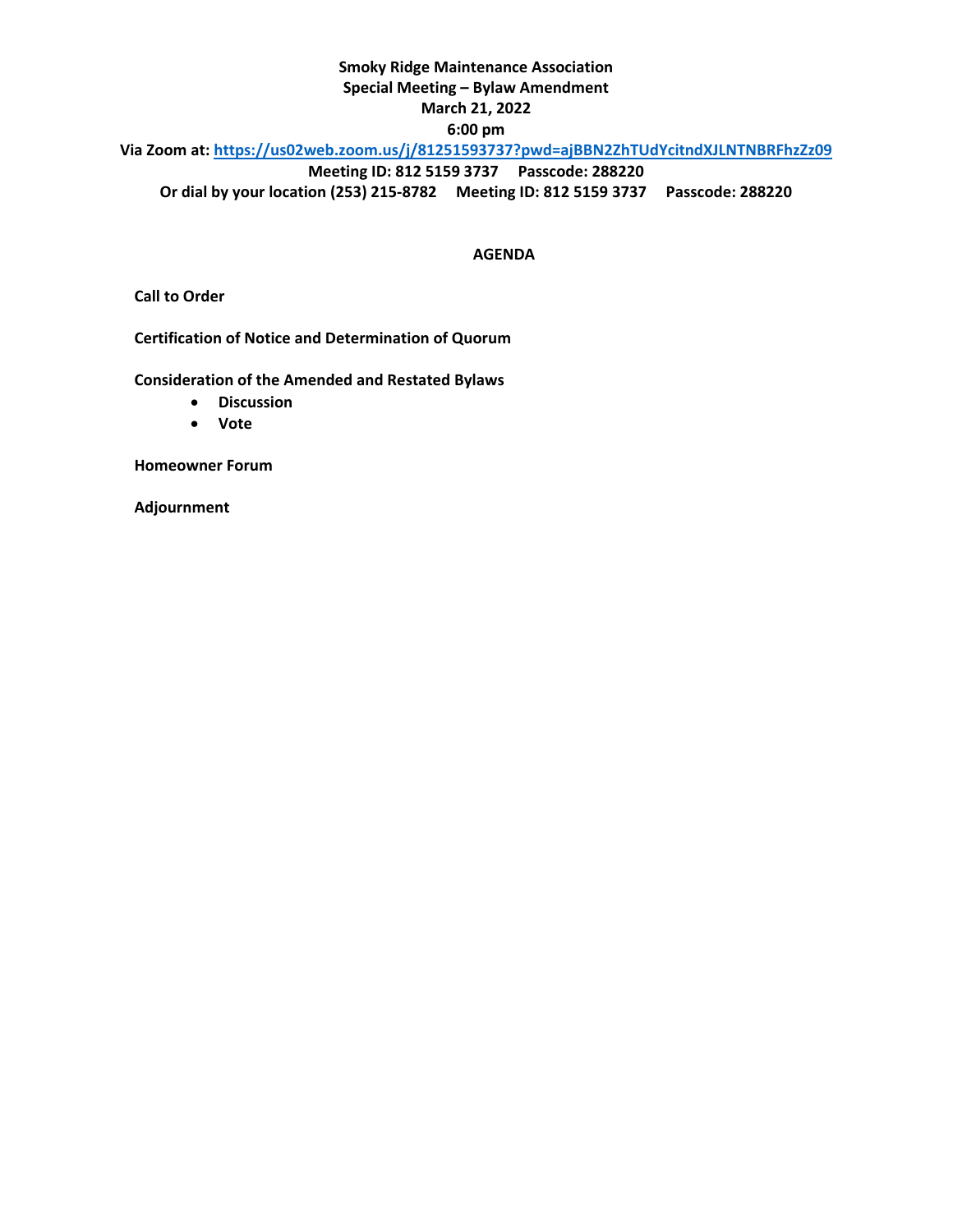# **AMENDED AND RESTATED BYLAWS**

**OF** 

# **SMOKY RIDGE MAINTENANCE ASSOCIATION, INC.** AMENDED AND RESTATED BYLAWS<br>OF<br>OKY RIDGE MAINTENANCE ASSOCIATION, II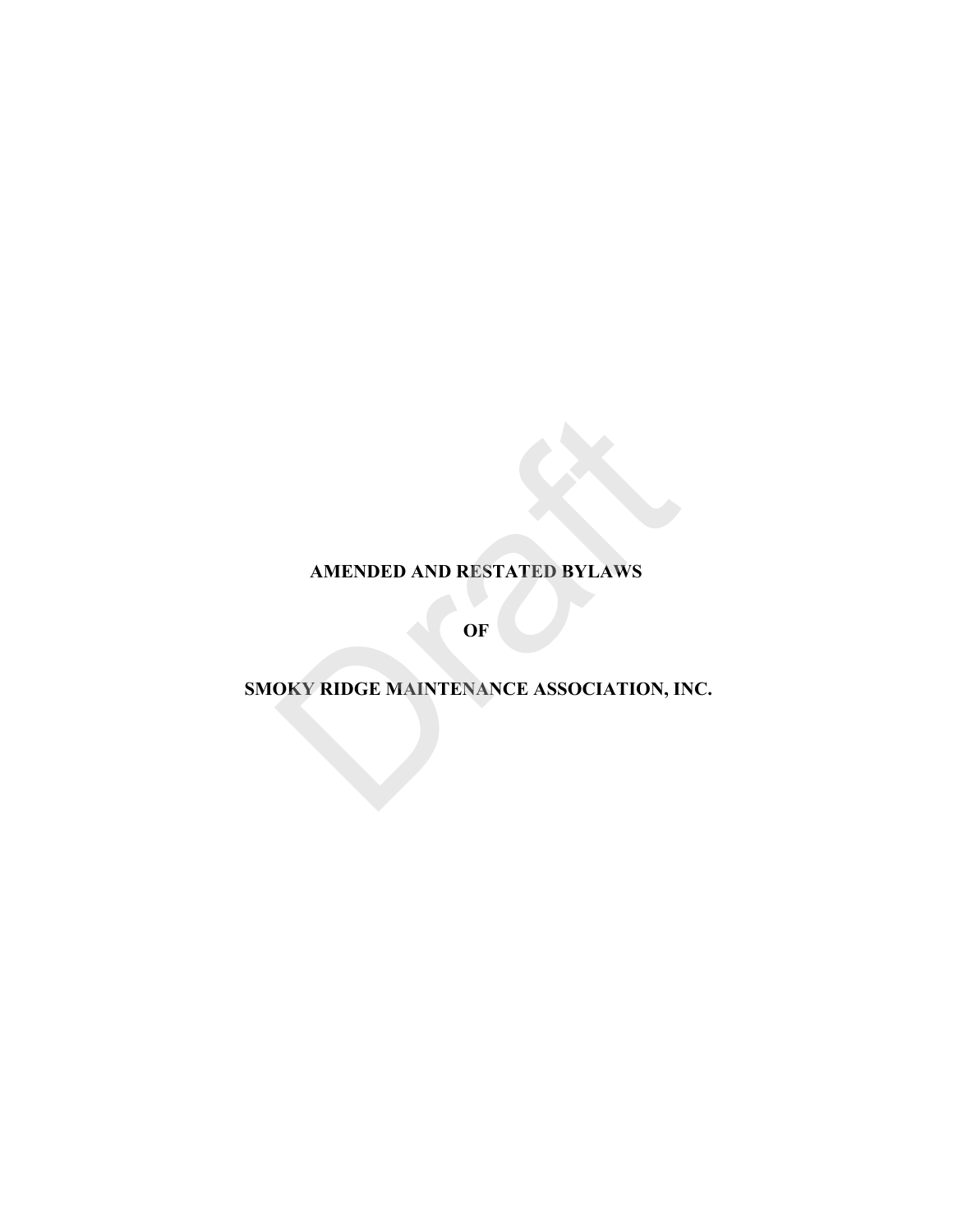# **TABLE OF CONTENTS**

| <b>ARTICLE I</b>   |  |
|--------------------|--|
| 1.1                |  |
| 1.2                |  |
| 1.3                |  |
| <b>ARTICLE II</b>  |  |
| 2.1                |  |
| 2.2                |  |
| <b>ARTICLE III</b> |  |
| 3.1                |  |
| 3.2                |  |
| 3.3                |  |
| 3.4                |  |
| 3.5                |  |
| 3.6                |  |
| <b>ARTICLE IV</b>  |  |
| 4.1                |  |
| 4.2                |  |
| 4.3                |  |
| 4.4                |  |
| 4.5                |  |
| 4.6                |  |
| 4.7                |  |
| 4.8                |  |
| 4.9                |  |
| 4.10               |  |
| 4.11               |  |
| 4.12               |  |
| 4.13               |  |
| 4.14               |  |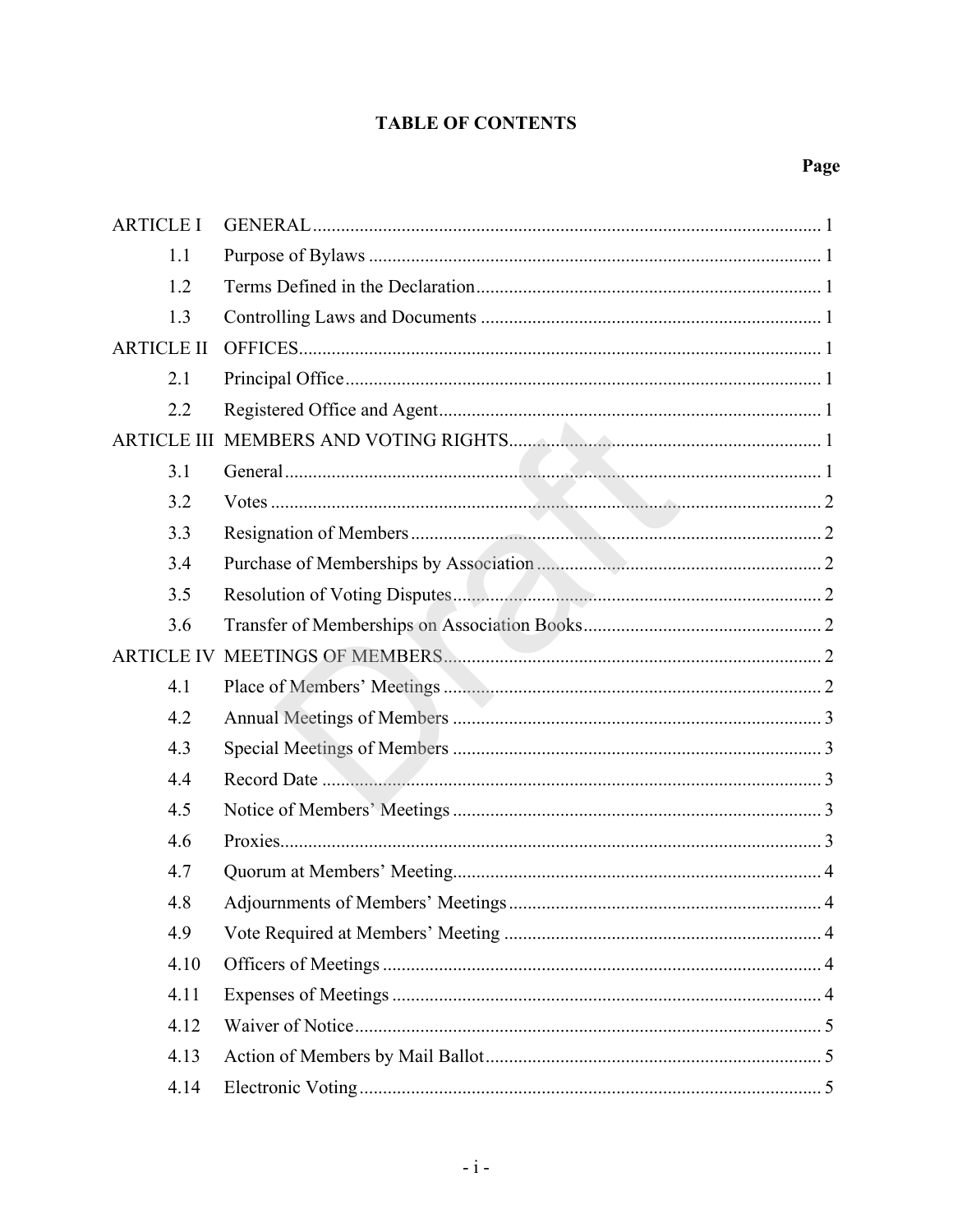# **TABLE OF CONTENTS** (continued)

| 4.15             |                                                                          |  |
|------------------|--------------------------------------------------------------------------|--|
| <b>ARTICLE V</b> |                                                                          |  |
| 5.1              |                                                                          |  |
| 5.2              |                                                                          |  |
| 5.3              |                                                                          |  |
| 5.4              |                                                                          |  |
| 5.5              |                                                                          |  |
| 5.6              |                                                                          |  |
| 5.7              |                                                                          |  |
| 5.8              |                                                                          |  |
| 5.9              |                                                                          |  |
| 5.10             |                                                                          |  |
| 5.11             |                                                                          |  |
| 5.12             | Limitations of Liability and Indemnification of Directors and Officers 8 |  |
|                  |                                                                          |  |
| 6.1              |                                                                          |  |
| 6.2              |                                                                          |  |
| 6.3              |                                                                          |  |
| 6.4              |                                                                          |  |
| 6.5              |                                                                          |  |
| 6.6              |                                                                          |  |
| 6.7              |                                                                          |  |
| 6.8              |                                                                          |  |
| 6.9              |                                                                          |  |
| 6.10             |                                                                          |  |
| 6.11             |                                                                          |  |
| 6.12             | Meeting Attendance; Open Meetings; Executive Sessions  11                |  |
|                  |                                                                          |  |
| 7.1              |                                                                          |  |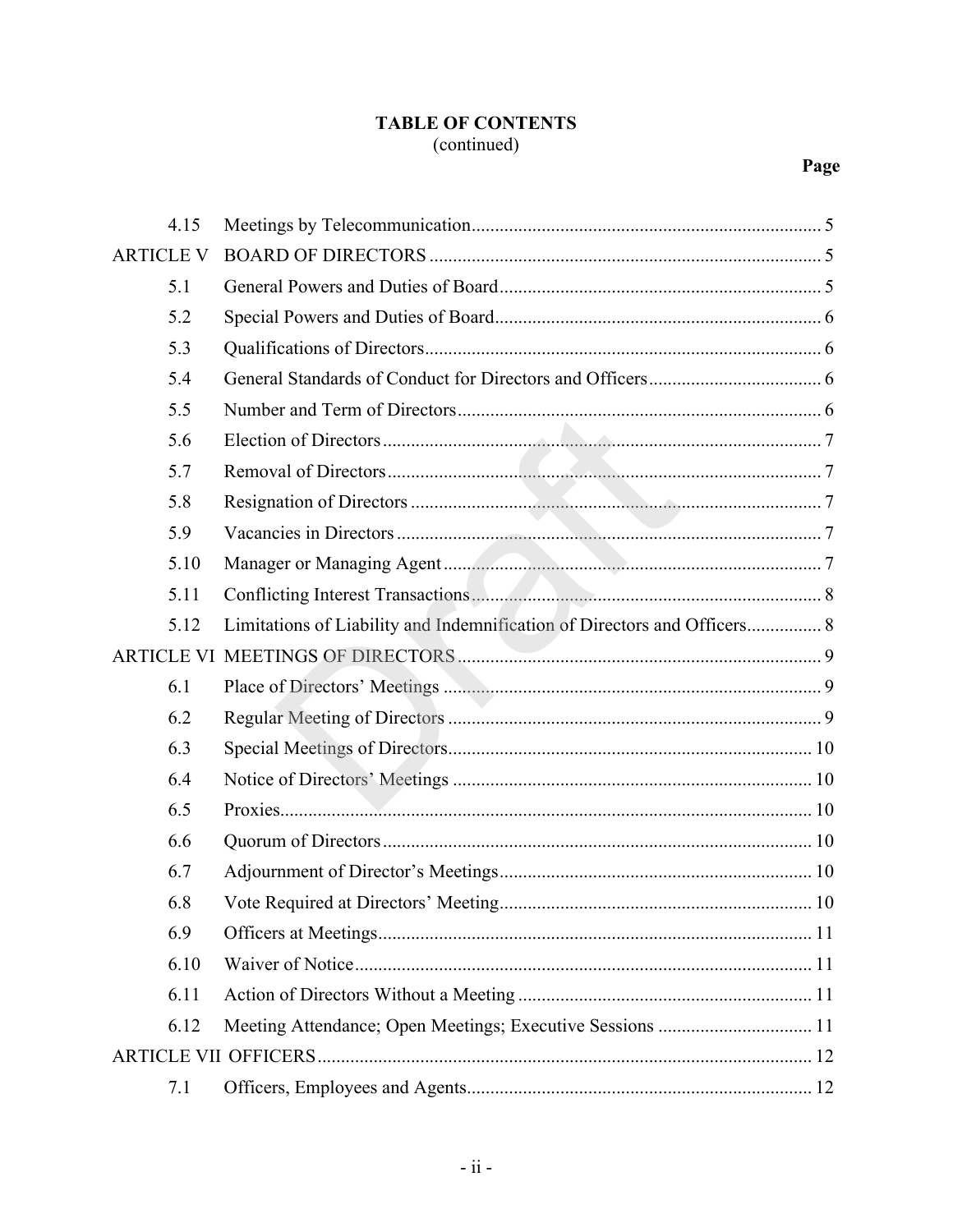# **TABLE OF CONTENTS** (continued)

| 7.2  |  |
|------|--|
| 7.3  |  |
| 7.4  |  |
| 7.5  |  |
| 7.6  |  |
| 7.7  |  |
| 7.8  |  |
| 7.9  |  |
| 7.10 |  |
|      |  |
| 8.1  |  |
| 8.2  |  |
| 8.3  |  |
| 8.4  |  |
| 8.5  |  |
| 8.6  |  |
|      |  |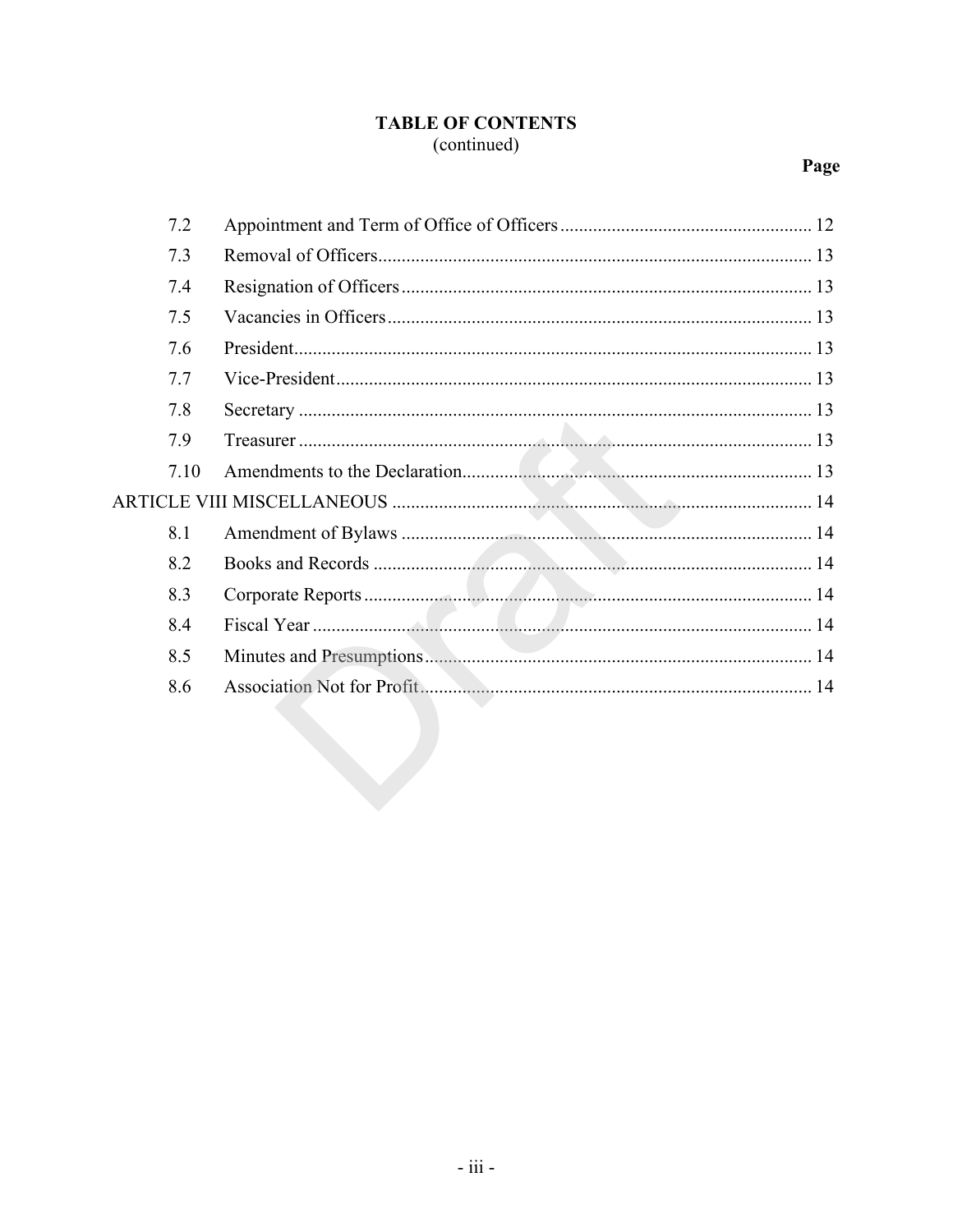## **AMENDED AND RESTATED BYLAWS OF THE SMOKY RIDGE MAINTENANCE ASSOCIATION, INC.**

#### **ARTICLE I**

#### **GENERAL**

1.1 Purpose of Bylaws. These Amended and Restated Bylaws of Smoky Ridge Maintenance Association, Inc. ("Association") are adopted for the regulation and management of the affairs of the common interest community known as Smoky Ridge Maintenance, a residential planned community ("Community"). The Association is organized as a Colorado nonprofit corporation under the Colorado Revised Nonprofit Corporation Act, C.R.S. § 7-121-101, *et seq*. ("Nonprofit Act"), in conformance with the Colorado Common Interest Ownership Act, C.R.S. § 38-33.3-101, *et seq*. ("CCIOA").

1.2 Terms Defined in the Declaration. Initially capitalized terms used but not defined in these Bylaws are defined in the Declaration and have the same definition as in the Declaration.

1.3 Controlling Laws and Documents. These Bylaws are controlled by and shall always be consistent with the provisions of the Nonprofit Act, applicable provisions of CCIOA, the Declaration and the Articles of Incorporation of the Association filed with the Secretary of State of Colorado ("Articles"), as any of them are amended from time to time. The Declaration, the Articles and these Bylaws, as any of them may be amended from time to time, together with all exhibits or attachments to any of them, are herein collectively referred to as the "Governing Documents." corporation under the Colorado Revised Nonprofit Co<br>
("Nonprofit Act"), in conformance with the Colorado ("Colorado").<br>
S. § 38-33.3-101, *et seq.* ("CCIOA").<br>
Terms Defined in the Declaration. Initially capitalize<br>
was ar

#### **ARTICLE II**

#### **OFFICES**

2.1 Principal Office. Association's board of directors ("Board"), in its discretion, may fix and change the location of the principal office of the Association from time to time.

2.2 Registered Office and Agent. The Board may change the Association's initial registered office and initial registered agent specified in the Articles at any time by filing a statement as specified by law in the Office of the Secretary of State of Colorado.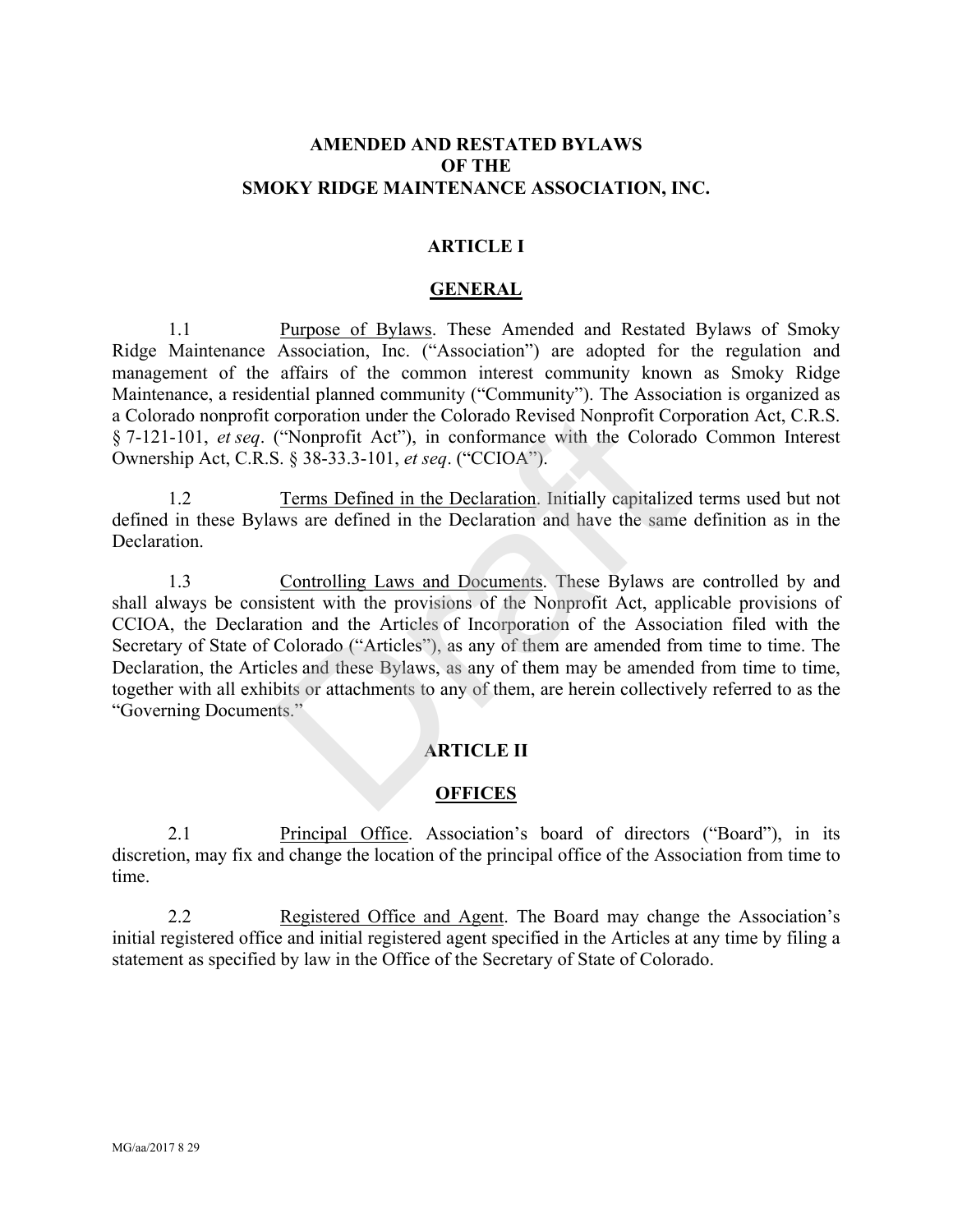#### **ARTICLE III MEMBERS AND VOTING RIGHTS**

#### 3.1 General.

(a) By this reference, these Bylaws incorporate the membership and voting rights provisions of the Declaration and the Articles of Incorporation. Each Owner of a Lot is a member of the Association (a "Member"). An Owner's membership in the Association is hereinafter referred to as a "Membership." Each Membership is appurtenant to (meaning that it comes with and is attached to) the fee simple title to a Lot. The Owner of fee simple title to a Lot is automatically the holder of the Membership appurtenant to the Lot, and the Membership automatically passes with fee simple title to the Lot. For purposes of these Bylaws, a "Member in Good Standing" is defined as a Member who is not more than sixty (60) days delinquent on payment of any duly levied assessments and who is not currently in violation of any restrictive covenant(s) of the Association or any other rule, regulation or policy set forth in the Governing Documents.

(b) Any Owner that is not a natural person (i.e., an estate or a trust, corporation, partnership, limited liability company or other entity) shall appoint a natural person as such Owner's special, limited agent and attorney-in-fact and authorized representative solely for the purpose of exercising such Owner's vote (an "Authorized Representative") and may vote only through its Authorized Representative. If title to a Lot is held by more than one individual and/or entity, such Owners shall appoint one Authorized Representative and may vote only through its Authorized Representative. The appointment of an Authorized Representative is binding upon all Persons comprising the appointing Owner and the vote of the Authorized Representative is conclusive as to the Association, unless and until the Association receives revoking or altering such appointment. Upon receiving any notice appointing an Authorized Representative, the Association may request additional evidence of authority that it reasonably deems necessary to verify the due appointment of the named Authorized Representative. Unless the context clearly indicates otherwise, the term "Member" as used in these Bylaws means a Member or its Authorized Representative if one has been appointed. is not more than sixty (60) days delinquent on payment on by the mean sixty (60) days delinquent on payment of who is not currently in violation of any restrictive any other rule, regulation or policy set forth in the Go A

(b) In any matter coming before the Association for which a vote of the Members is required, for any Lot owned by multiple owners (the "Multiple Owners"), the Multiple Owners shall agree among themselves how the vote for that Lot's membership is to be cast. Multiple Owners may not cast fractional votes. A vote by a co-Owner for the entire Lot's voting interest shall be deemed to be the agreement of the Lot's Owners unless another co-Owner of the same Lot objects at the time the vote is cast, in which case the vote for such Lot shall not be counted.

(c) The Association itself shall have no vote for any Lot it owns.

3.2 Votes. In all matters coming before the Association for which a vote of the Owners is required, each Lot is allocated one vote in the Association.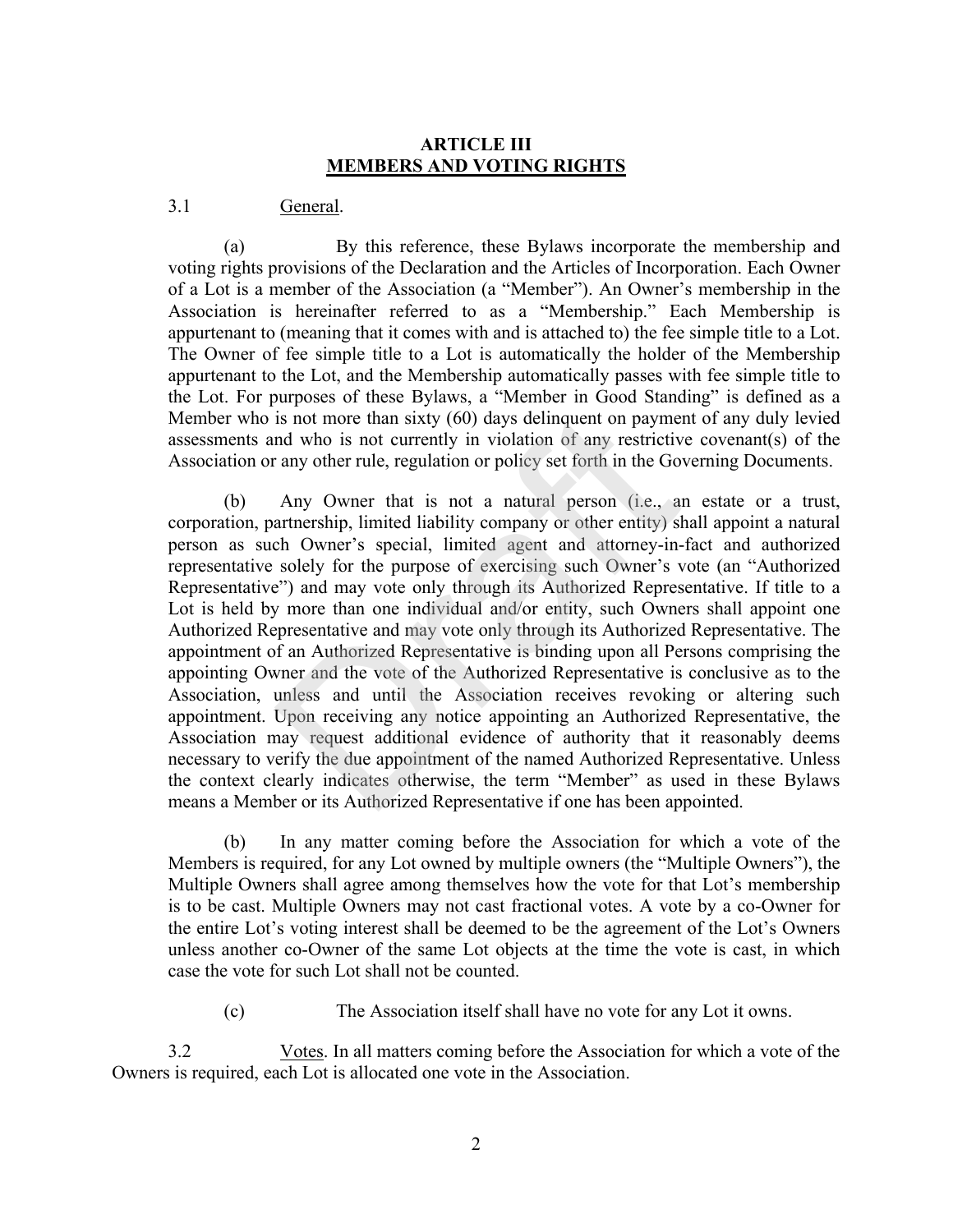3.3 Resignation of Members. No Member may resign from the Association. An Owner's Membership in the Association shall terminate only upon the conveyance by such Member of all of such Member's ownership interests in any and all Lots.

3.4 Purchase of Memberships by Association. The Association shall not purchase the Membership of any Member.

3.5 Resolution of Voting Disputes. In the event of any dispute as to the entitlement of any Member to vote or as to the results of any vote of the Members, the Board shall act as arbitrators and the decision of a disinterested majority of the Board shall, when rendered in writing, be final and binding as an arbitration award and may be acted upon in accordance therewith. No dispute as to the entitlement of any Member to vote shall postpone or delay any vote for which a meeting of the Members has been duly called pursuant to the provisions of these Bylaws if a quorum is present at such meeting.

3.6 Transfer of Memberships on Association Books. Transfers of Memberships shall be made on the books of the Association only upon presentation of evidence, satisfactory to the Board, of the transfer of ownership of the Lot to which the Membership is appurtenant. Prior to presentation of such evidence, the Association may treat the previous owner of the Membership as being entitled to all rights in connection with the Membership. vlaws if a quorum is present at such meeting.<br>
Transfer of Memberships on Association Bo<br>
emade on the books of the Association only upon pres<br>
bard, of the transfer of ownership of the Lot to which<br>
oresentation of such e

## **ARTICLE IV MEETINGS OF MEMBERS**

4.1 Place of Members' Meetings. Meetings of the Members shall be held in County of Arapahoe, Colorado at such other place, within or convenient to the Community including video and/or telephonic meetings, as may be fixed by the Board and specified in the notice of the meeting.

4.2 Annual Meetings of Members. Annual meetings of the Members shall be held in a month of each year as fixed in accordance with a resolution of the Board on such day and at such time of day as is fixed by the Board and specified in the notice of meeting. The annual meetings shall be held to transact such business that properly comes before the meeting.

4.3 Special Meetings of Members. Special meetings of the Members may be called by the Board, the President of the Association, or by the Association upon a petition presented to the Board signed by the Members holding not less than twenty-five percent (25%) of the total votes in the Association. No business shall be transacted at a special meeting of the Members except as indicated in the notice thereof.

4.4 Record Date. For the purpose of determining the Members entitled to notice of, or to vote at, any meeting of the Members, or for the purpose of determining such Members for any other proper purpose, the Board of the Association may fix in advance a future date as the record date for any determination of the Members. The record date may not be more than seventy (70) days prior to the meeting of the Members or the event requiring a determination of the Members.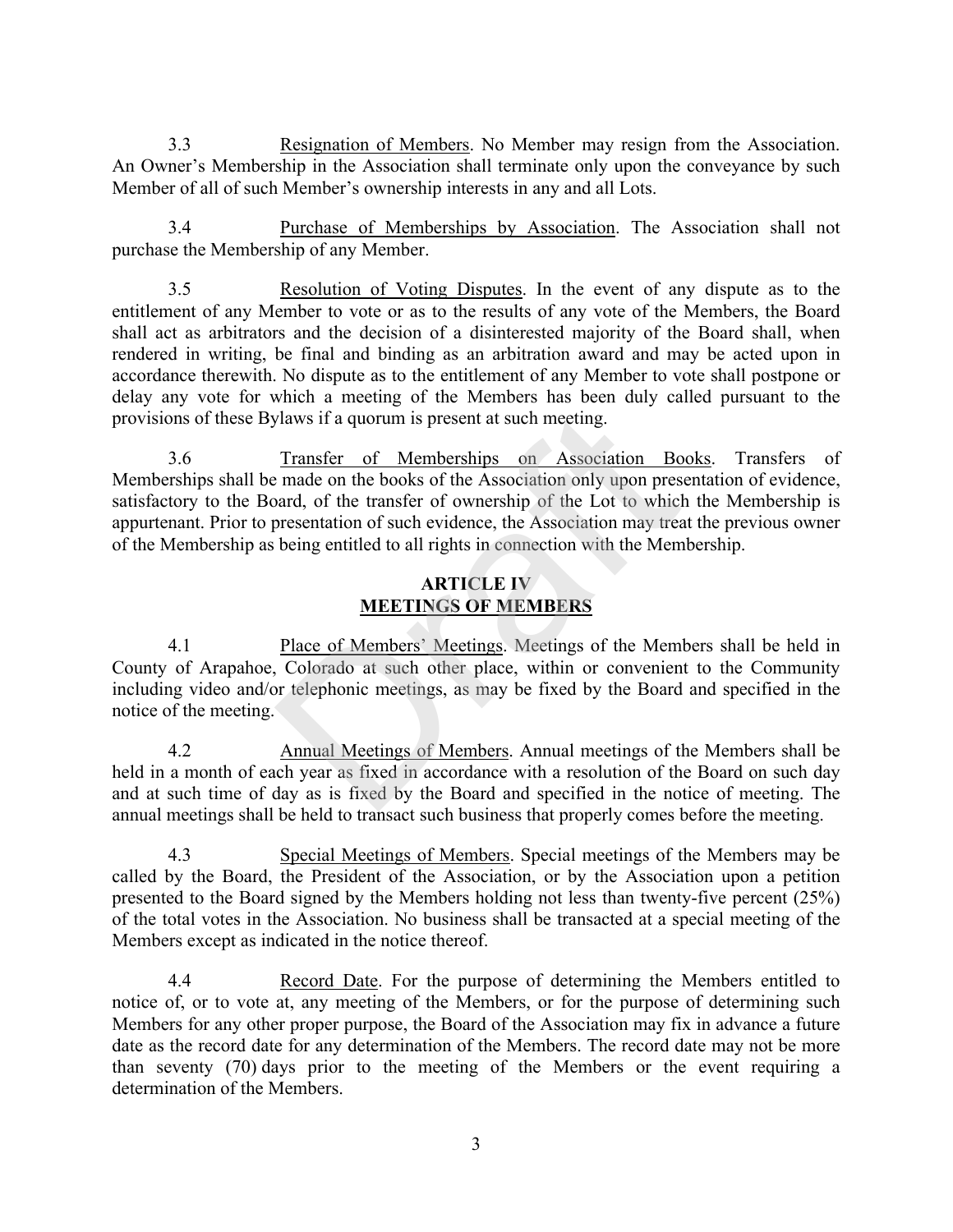4.5 Notice of Members' Meetings. Written notice of any meeting of the Members will be delivered not less than fifteen (15) nor more than fifty (50) days before the date of the meeting, either personally or by first class mail to each Member entitled to vote at the meeting. The notice of any meeting will state the date, time and place of the meeting and the items on the agenda, including the general nature of any proposed amendment to the Declaration or Bylaws, any budget changes and any proposal to remove a member of the Board. If mailed, the notice will be deemed to be delivered the day it is deposited in the United States mail, firstclass postage prepaid, addressed to the Member at the mailing address for the Member appearing in the Association's records, or if the Member has not furnished a mailing address to the Association, then to the mailing address of the Member's Lot.

#### 4.6 Proxies.

(a) A Member that is entitled to vote may vote in person or by proxy if the proxy is executed in writing by the Member and delivered to the secretary of the meeting prior to the time the proxy is exercised or brought to the meeting by the authorized Member as specified in the Proxy. A Member may appoint a proxy by signing an appointment form, either personally or by the Member's attorney-in-fact, or by transmitting or authorizing the transmission of an electronic transmission providing a written statement of the appointment to the proxy or other person duly authorized by the proxy to receive appointments as agent for the proxy or to the Association, except that the transmitted appointment shall set forth or be transmitted with written evidence from which it can be determined that the Member transmitted or authorized the transmission of the appointment. A Member that is entitled to vote may vote in executed in writing by the Member and delivered to to the time the proxy is exercised or brought to mber as specified in the Proxy. A Member may appoint form, either personally

(b) A proxy may be revoked by a written revocation filed with the chairman of the meeting prior to the time the proxy is exercised or by voting in person. A proxy automatically ceases upon a change in the ownership of the Membership on the Association's books. No proxy is valid after 11 months from the date of its execution unless otherwise provided in the proxy appointment form.

4.7 Quorum at Members' Meeting. Except as may be otherwise provided in the Declaration, the Articles or these Bylaws, and except as hereinafter provided with respect to the calling of another meeting, the presence, in person or by proxy, of Members entitled to cast at least five percent (5%) of the votes in the Association shall constitute a quorum at any meeting of such Members. Members present in person or by proxy at a duly organized meeting may continue to transact business until adjournment, notwithstanding that some of the Members withdraw from the meeting, leaving less than a quorum.

4.8 Adjournments of Members' Meetings. Members present in person or by proxy at any meeting may adjourn the meeting from time to time, whether or not a quorum is present in person or by proxy, without notice other than announcement at the meeting for a total period or periods of not to exceed sixty (60) days after the date set for the original meeting, at which adjourned meeting the quorum shall be Members entitled to cast 10% of the votes in the Association. Notwithstanding the foregoing, if the adjourned meeting is set for a date that is more than seventy (70) days after the record date initially fixed for the meeting pursuant to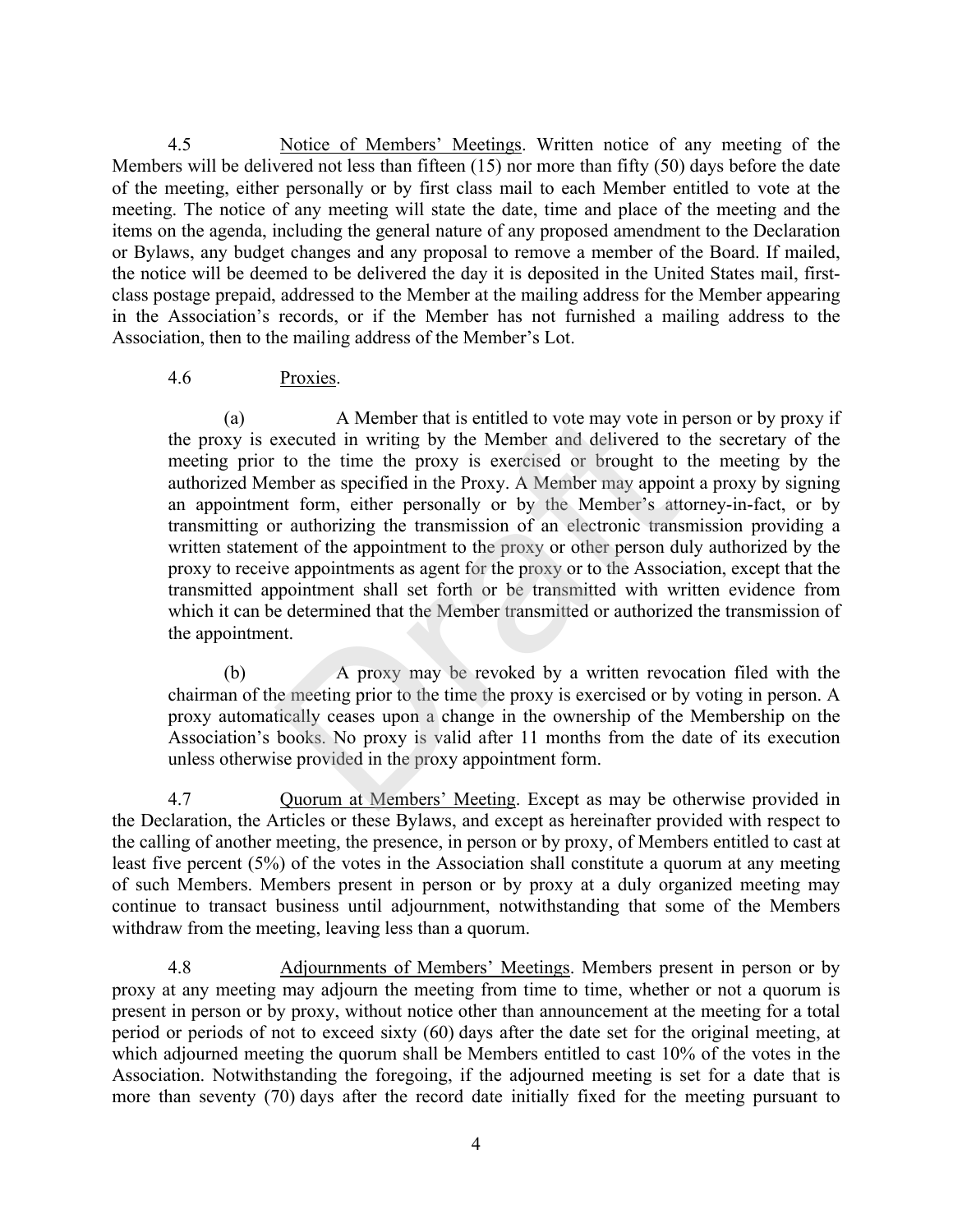Section 4.4 of these Bylaws, then notice of the adjourned meeting (pursuant to Section 4.5 of these Bylaws) must be given to the Members of record as of the new record date fixed for such adjourned meeting pursuant to Section 4.4 of these Bylaws.

4.9 Vote Required at Members' Meeting. At any meeting of the Members called and held in accordance with these Bylaws, if a quorum is present, the affirmative vote of a majority (*i.e.*, more than 50%) of the votes cast, is necessary to adopt the matter, unless a different percentage is required by law or by the Association's Governing Documents, in which case the different requirement controls. There shall be no cumulative voting for persons elected or appointed to sit on the Board ("Directors") or for any other action considered by the Members.

4.10 Officers of Meetings. At any meeting of the Members, the President of the Association shall act as chairman, but may designate another to chair the meeting, and the Secretary of the Association shall act as secretary of the meeting, unless the President designates another person to act as secretary of the meeting.

4.11 Expenses of Meetings. The Association shall bear the expenses of all meetings of the Members incurred by the Association.

4.12 Waiver of Notice. A waiver of notice of any meeting of the Members, signed by a Member, whether before or after the meeting, shall be equivalent to the giving of notice of the meeting to such Member. Attendance of a Member at a meeting, either in person or by proxy, shall constitute waiver of notice of such meeting except when the Member attends for the express purpose of objecting to the transaction of business because the meeting is not lawfully called or convened. ciation shall act as secretary of the meeting, unless the<br>as secretary of the meeting.<br>Expenses of Meetings. The Association shall bear<br>bears incurred by the Association.<br>Waiver of Notice. A waiver of notice of any meeting

4.13 Action of Members by Mail Ballot. Any action that could be taken at a meeting may be taken by the Members through a mail ballot procedure as described in Section 7-127-109 of the Colorado Nonprofit Act, or through any other mail-in or similar procedure now or in the future authorized by statute or otherwise.

4.14 Electronic Voting. Except to the extent prohibited by statute, Members shall be permitted to vote by electronic transmission or other equivalent technological means provided that a record is created as evidence thereof and maintained as long as such record would be required to be maintained in non-electronic form.

4.15 Meetings by Telecommunication. Any or all of the Members may participate in an annual, regular, or special meeting of the Members by, or the meeting may be conducted through the use of, any means of communication by which all persons participating in the meeting may hear each other during the meeting. A Member participating in a meeting by this means is deemed to be present in person at the meeting.

## **ARTICLE V BOARD OF DIRECTORS**

5.1 General Powers and Duties of Board. The Board has the duty to manage and supervise the affairs of the Association and has all powers necessary or desirable to permit it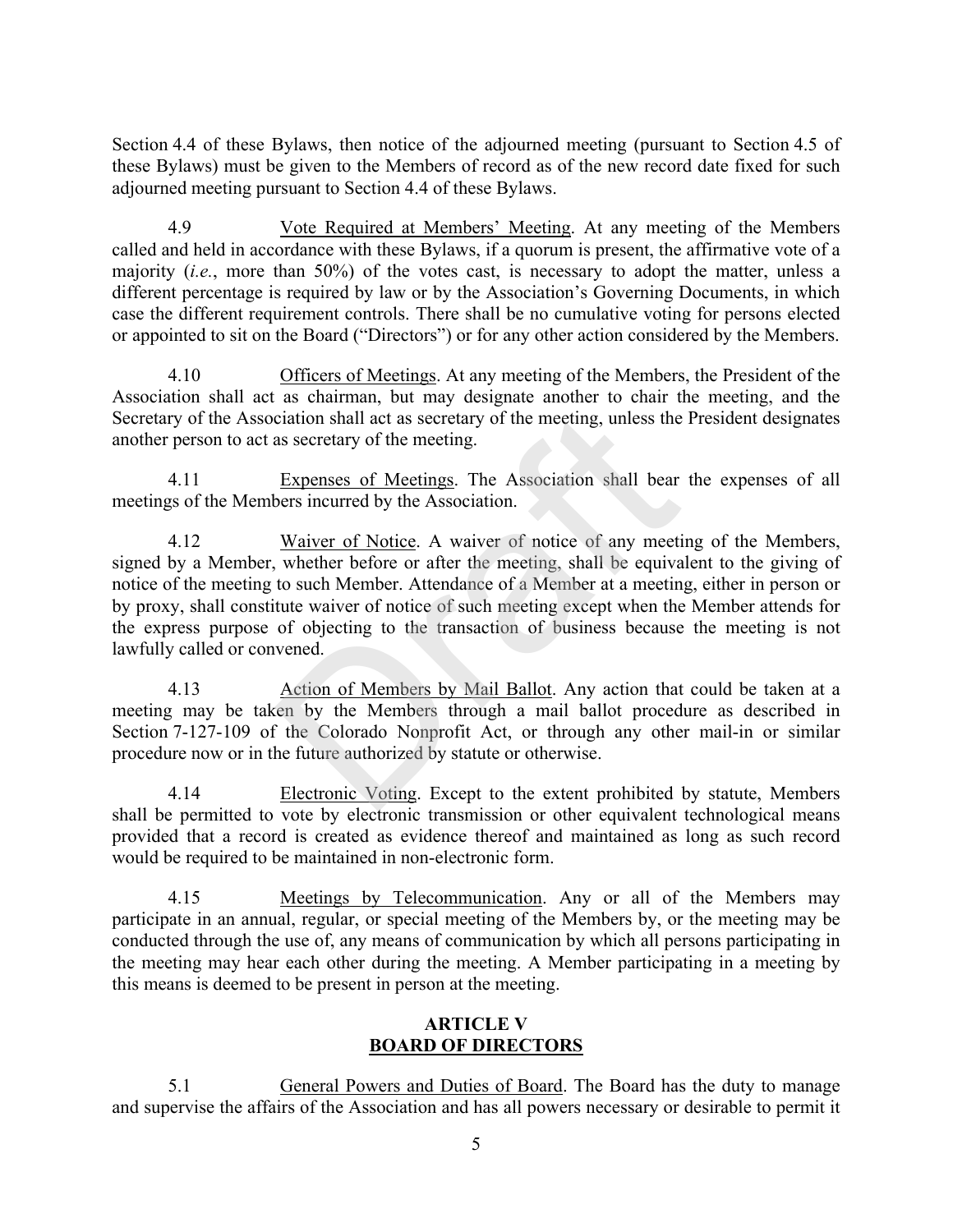to do so. Without limiting the generality of the previous sentence, the Board has the power to exercise or cause to be exercised for the Association, all of the powers, rights and authority of the Association not reserved to the Owners in the Association's Governing Documents, the Nonprofit Act or CCIOA. The Board may delegate any portion of its authority to an officer or manager of the Association to the extent authorized by law. In addition, except to the extent so provided in CCIOA, the Board may not act on behalf of the Association to amend the Declaration, to terminate the Declaration, or to elect members of the Board or determine the qualifications, powers and duties, or terms of office of Board members.

5.2 Special Powers and Duties of Board. Without limiting the general powers and duties set forth in Section 5.1 of these Bylaws, the Board has all the powers and duties set forth for it in the Declaration, including, without limitation, the specific powers and duties set forth in the Declaration. Without limiting the foregoing, the Board shall have the right, but not the obligation, after notice and an opportunity for a hearing, to suspend the voting rights of any Member and the right to use any of the recreational facilities during any period in which such Member shall be in default in the payment of any Assessment levied by the Association and such rights may also be suspended, after notice and an opportunity for a hearing, for a period not to exceed sixty (60) days, for any violation of the Governing Documents. Any Member who has his or her rights suspended pursuant to the preceding sentence shall not be deemed to be a "Member in Good Standing" for purposes of these Bylaws. ortice and an opportunity for a hearing, to suspend the<br>t to use any of the recreational facilities during any p<br>fault in the payment of any Assessment levied by the<br>spended, after notice and an opportunity for a hearing<br>s

5.3 Qualifications of Directors. Each person elected or appointed to sit on the Board as a Director shall be a natural person who is at least 21 years of age. A Director may be reelected, and there shall be no limit on the number of terms a Director may serve on the Board. Directors need not be Colorado residents but must be Owners, agents or beneficiaries of Owners. However, no co-Owner(s) representing the same Lot shall serve as a Director at the same time. Only a Member in Good Standing shall be permitted to run for and serve on the Board.

5.4 General Standards of Conduct for Directors and Officers. To the extent not otherwise inconsistent with Colorado law, any director and officer, in connection with the authority and powers granted to the Board and such officer by the Association's Governing Documents or by any applicable law, including but not limited to, management, personnel, maintenance and operations, interpretation and enforcement of the Association's Governing Documents, the development of rules and restrictions, insurance, contracts and finance, shall act in good faith, with such care as an ordinarily prudent person in a like position would use under similar circumstances, and in a manner that such director or officer believes is in the best interests of the Association. In discharging her or his duties, a director or officer is entitled to rely on information, opinions, reports or statements, including financial statements and other financial data, in each case prepared or presented by: (i) one or more officers or employees of the Association whom the director or officer believes to be reliable and competent in the matters presented; or (ii) legal counsel, public accountants or other persons as to matters which the director or officer believes to be within such person's professional or expert competence, so long as, in any such case, the director or officer acts in good faith, after reasonable inquiry when the need therefor is indicated by the circumstances and without knowledge that would cause such reliance to be unwarranted. In addition to the limitations on liability set forth in Section 5.12 of these Bylaws, a director or officer shall not be liable as such to the Association for any act or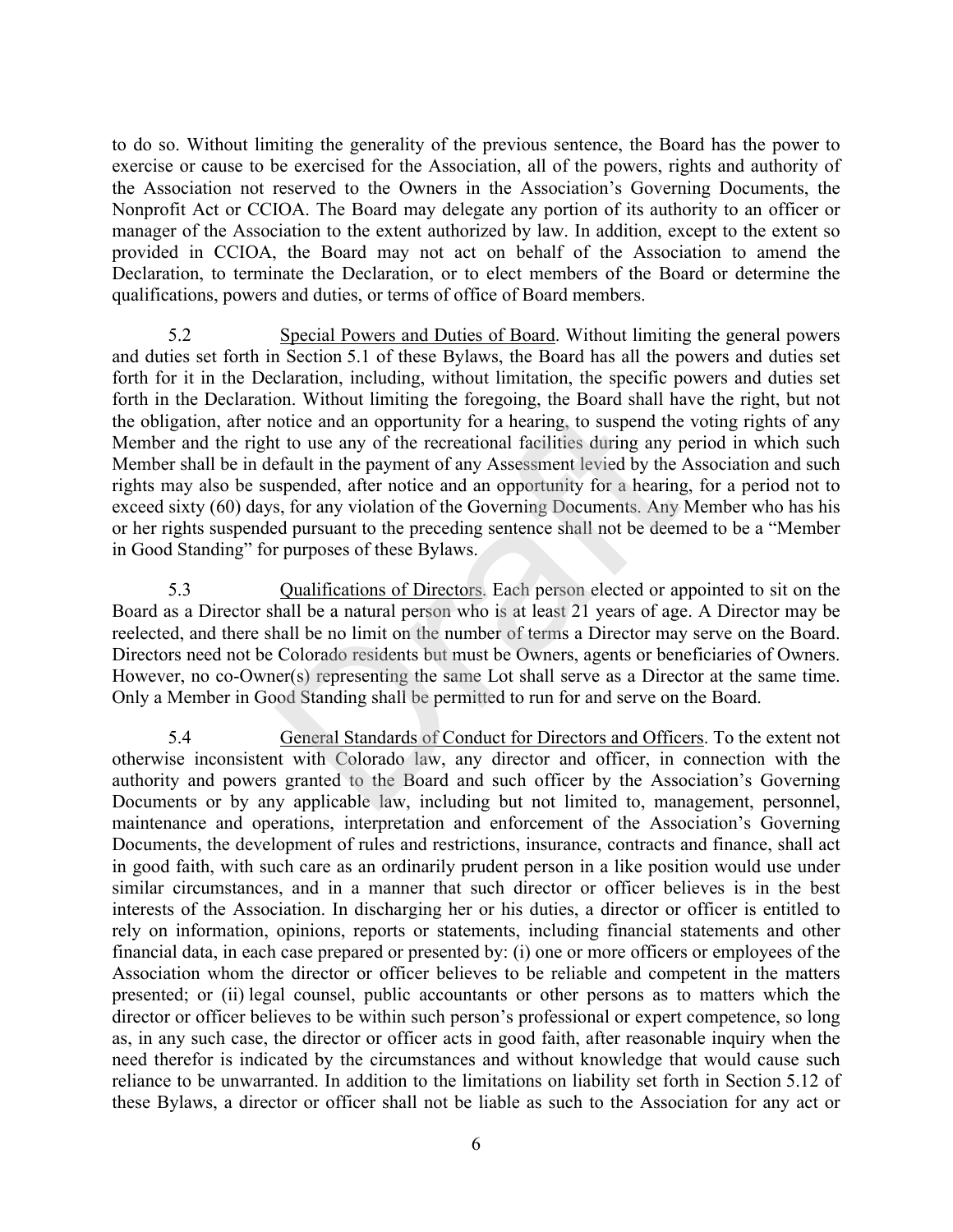omission as such if, in connection with such act or omission, the director or officer performed the duties of her or his position in compliance with this Section 5.4. A director or officer shall not be deemed to be a trustee with respect to the Association or with respect to any Community property held or administered by the Association.

5.5 Number and Term of Directors. The Board shall be composed of not less than three Directors and not more than seven Directors. The number of Directors may be increased or decreased by the affirmative vote of a majority of the Directors then in office but the Directors may not vote to shorten the term of any then-elected Director. Upon Director vote to increase the number of Directors, a vote of the membership shall be held to elect the additional Directors. In the case of a board vote to reduce the number of Directors, said reduction shall take place only as the terms of the existing Directors terminate, unless removed by a vote of the members. The term of office of each Director shall be two (2) years or until such time as a successor is elected. The terms of the Directors shall be staggered.

5.6 Election of Directors. The Directors elected shall each serve until their successors are elected and qualified, or until their earlier death, resignation or removal.

5.7 Removal of Directors. At any meeting of the Members called and held in accordance with these Bylaws at which a quorum is present, any Director may be removed, with or without cause, by the affirmative vote of a majority (more than 50%) of the votes cast at the meeting. A successor may be then and there elected to fill the vacancy for the unexpired term of his or her predecessor in office.

5.8 Resignation of Directors. Any Director may resign at any time by giving written notice to the President, the Secretary or the Board stating the effective date of such resignation. Acceptance of such resignation shall not be necessary to make the resignation effective. A Director's unexcused absence at three (3) consecutive Board meetings may, upon the affirmative vote of the other Directors, constitute that absent Director's deemed resignation, which would be accepted upon such affirmative vote. The terms of the Directors shall be staggered.<br>
<u>Election of Directors</u>. The Directors elected shall e<br>
and qualified, or until their earlier death, resignation o<br>
<u>Removal of Directors</u>. At any meeting of the Member<br>
Eyla

5.9 Vacancies in Directors. Any vacancy occurring in the Board, unless filled in accordance with Sections 5.6 and 5.7 or by election at a special meeting of the Members, shall be filled by the affirmative vote of a majority of the remaining Directors, though less than a quorum of the Board. A Director elected or appointed to fill a vacancy shall be elected or appointed for the unexpired term of his or her predecessor in office. A vacancy in the position of a Director to be filled by reason of an increase in the number of Directors shall be filled only by vote of the Members.

#### 5.10 Conflicting Interest Transactions.

(a) No loans shall be made by the Association to the Directors or officers.

(b) If any contract, decision, or other action taken by or on behalf of the Board would financially benefit any member of the Board or any person who is a parent, grandparent, spouse, child, or sibling of a member of the Board or a parent or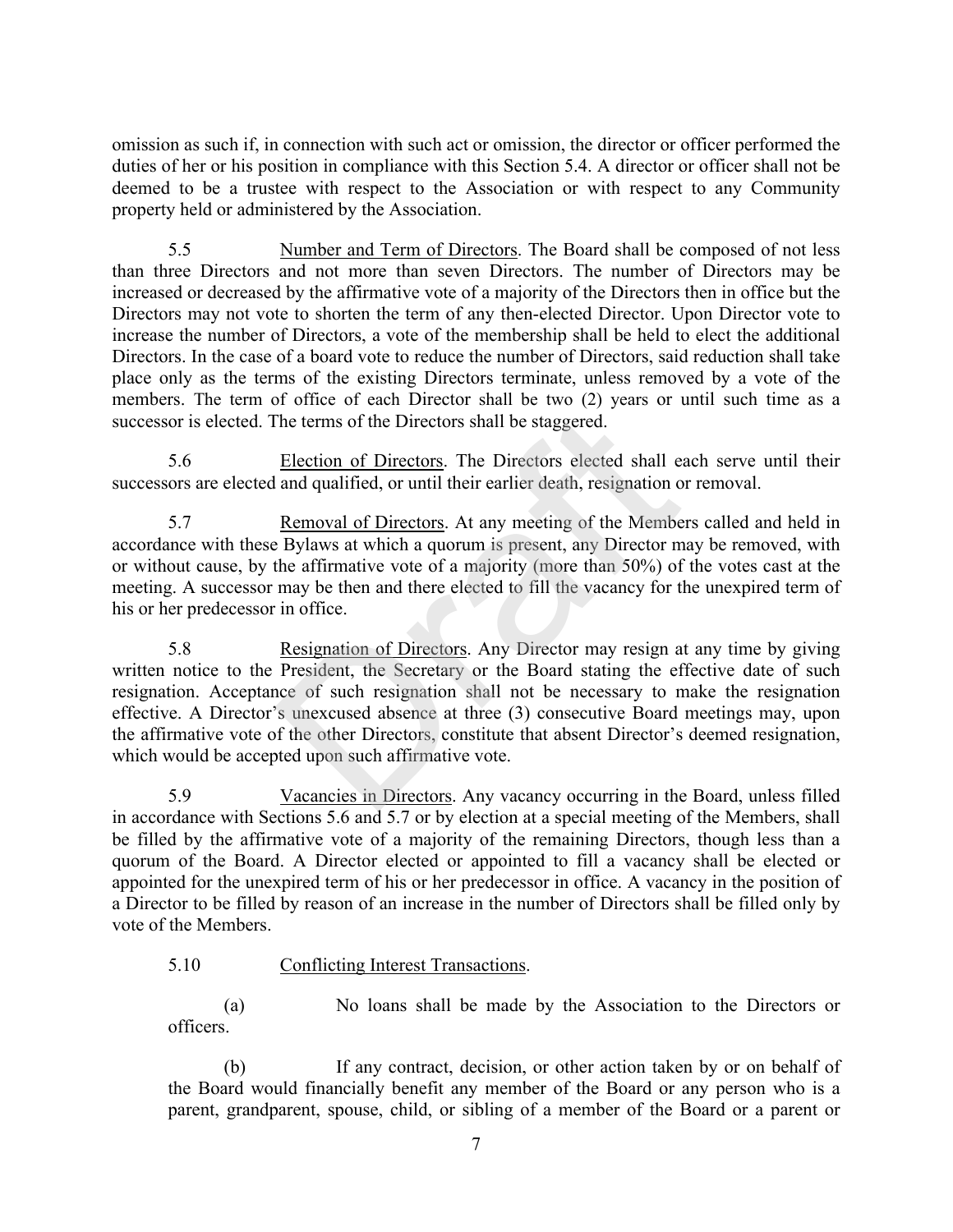spouse of any of these persons, that member of the Board shall declare a conflict of interest for that issue. The member of the Board shall declare the conflict of interest in an open meeting, prior to any discussion or action on that issue. After making such declaration, the member of the Board may participate in the discussion but shall not vote on that issue. Any contract entered into in violation of this Bylaw disclosure provision is voidable at the Board's discretion. Except as specifically limited above, (no) contract transaction, or other financial relationship between the Association and a Director, or between the Association and a party related to a Director, or between the Association and an entity in which a Director of the Association is a Director or officer or has a financial interest (a "Conflicting Interest Transaction") shall be void or voidable or be enjoined, set aside, or give rise to an award of damages or other sanctions in a proceeding by a Member or by or in the right of the Association, solely because the Conflicting Interest Transaction involves a Director of the Association or a party related to a Director or an entity in which a Director of the Association is a Director or officer or has a financial interest or solely because the Director is present at or participates in the meeting of the Association's Board that authorizes, approves, or ratifies the Conflicting Interest Transaction or solely because the Director's vote is counted for such purpose if: (i) the material facts as to the Director's relationship or interest and as to the Conflicting Interest Transaction are disclosed or are known to the Board, and the Board in good faith authorizes, approves, or ratifies the Conflicting Interest Transaction by the affirmative vote of a majority of the disinterested Directors, even though the disinterested Directors are less than a quorum; or (ii) the material facts as to the Director's relationship or interest and as to the Conflicting Interest Transaction are disclosed or are known to the Members entitled to vote thereon, and the Conflicting Interest Transaction is specifically authorized, approved, or ratified in good faith by a vote of the Members entitled to vote thereon; or (iii) the Conflicting Interest Transaction is fair as to the Association. Common or interested Directors may be counted in determining the presence of a quorum at a meeting of the Board which authorizes, approves, or ratifies the Conflicting Interest Transaction. The absorber of the Association is a Director or officely because the Director of the Association is a Director or officely because the Director is present at or participates is Board that authorizes, approves, or ratifies

#### 5.11 Limitations of Liability and Indemnification of Directors and Officers.

(a) Except as provided in CCIOA, no Director or officer shall be liable for actions taken or omissions made in the performance of such Director's or officer's duties as such, except for wanton and willful acts or omissions.

(b) Subject to any applicable provisions of CCIOA, and without limiting the generality of Section 5.11(a) of these Bylaws, no Director shall have any personal liability to the Association or its Members for monetary damages for breach of fiduciary duty as a Director; except that the personal liability of such Director shall not be eliminated for: (i) any breach of the Director's duty of loyalty to the Association or its Members; (ii) acts or omissions by the Director not in good faith or that involve intentional misconduct or a knowing violation of the law; (iii) voting for or assenting to any unlawful distributions as defined under Section 7-128-403 of the Nonprofit Act; (iv) consenting to or participating in the making of any loan by the Association to any Director or Officer, provided that the extent of liability for such consent or participation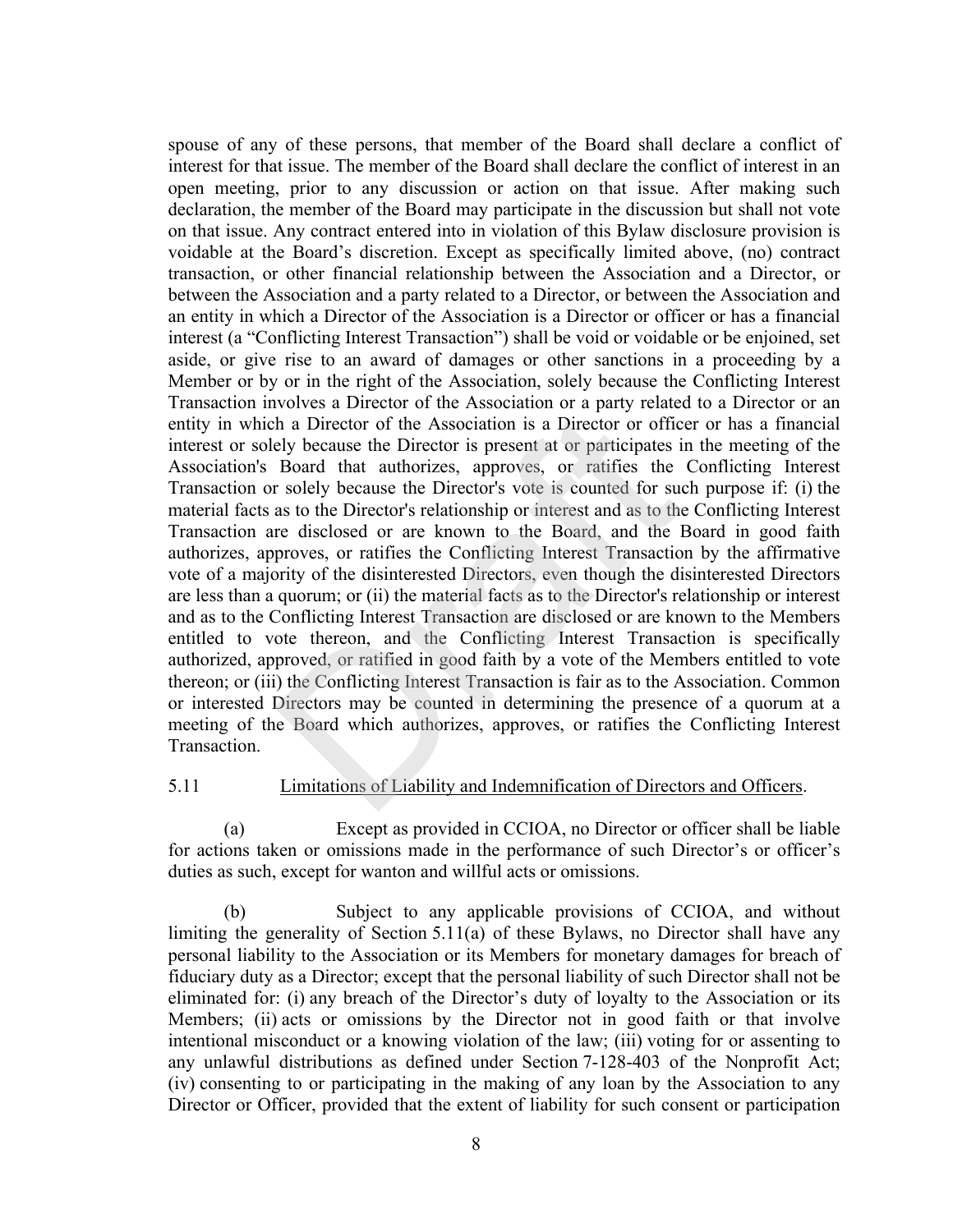shall be determined pursuant to Section  $7-128-501$  of the Nonprofit Act; or (v) any transaction from which the Director directly or indirectly derived an improper personal benefit.

(c) No Director or officer shall be personally liable for any injury to person or Community arising out of a wrong committed by an employee of the Association unless such Director or officer was personally involved in the situation giving rise to the injury or unless such director or officer committed a criminal offense in connection with such situation.

(d) Nothing contained in this Section 5.11 will be construed to deprive any Director of her or his right to all defenses ordinarily available to a Director nor will anything herein be construed to deprive any Director of any right he or she may have for contribution from any other Director or other person.

(e) The Association will indemnify, to the maximum extent permitted by law, any person made a party to a proceeding because such person is or was a Director of the Association against liability incurred in the proceeding and against reasonable expenses incurred by the person in connection with the proceeding. The Association further may, to the maximum extent permitted by law, purchase and maintain insurance on behalf of a person who is or was a Director, officer, partner, member, manager, trustee, employee, fiduciary, or agent of another domestic or foreign corporation, nonprofit corporation, or other person or of an employee benefit plan, against liability asserted or incurred by the person in that capacity or arising from the person's status as a Director, officer, employee, fiduciary, or agent. The Association will indemnify, to the maximizers on any other Director or other person.<br>The Association will indemnify, to the maximum and a party to a proceeding because such person<br>ation against liability incurred in th

# **ARTICLE VI MEETINGS OF DIRECTORS**

6.1 Place of Directors' Meetings. Meetings of the Board shall be held in the Arapahoe County, Colorado, or at such other place, within or convenient to the Community, as may be fixed by the Board and specified in the notice of the meeting.

6.2 Regular Meeting of Directors. Regular meetings of the Board of Directors shall be held at such times, place and hour as may be fixed by the Board. The Board may set a schedule of regular meetings by resolution, and no further notice is necessary to constitute regular meetings. All meetings of the Board shall be held within the Community or the Westminster area unless all Directors consent in writing to another location.

6.3 Special Meetings of Directors. Special meetings of the Board may be called by the President or a majority of the Directors.

6.4 Notice of Directors' Meetings. When notice is required for any meeting of the Board, notice stating the place, day and hour of the meeting will be delivered not less than two nor more than 50 days before the date of the meeting, by mail, email, facsimile, telephone or personally, by or at the direction of the persons calling the meeting, to each director. If mailed, the notice will be deemed delivered five business days after it is deposited in the mail addressed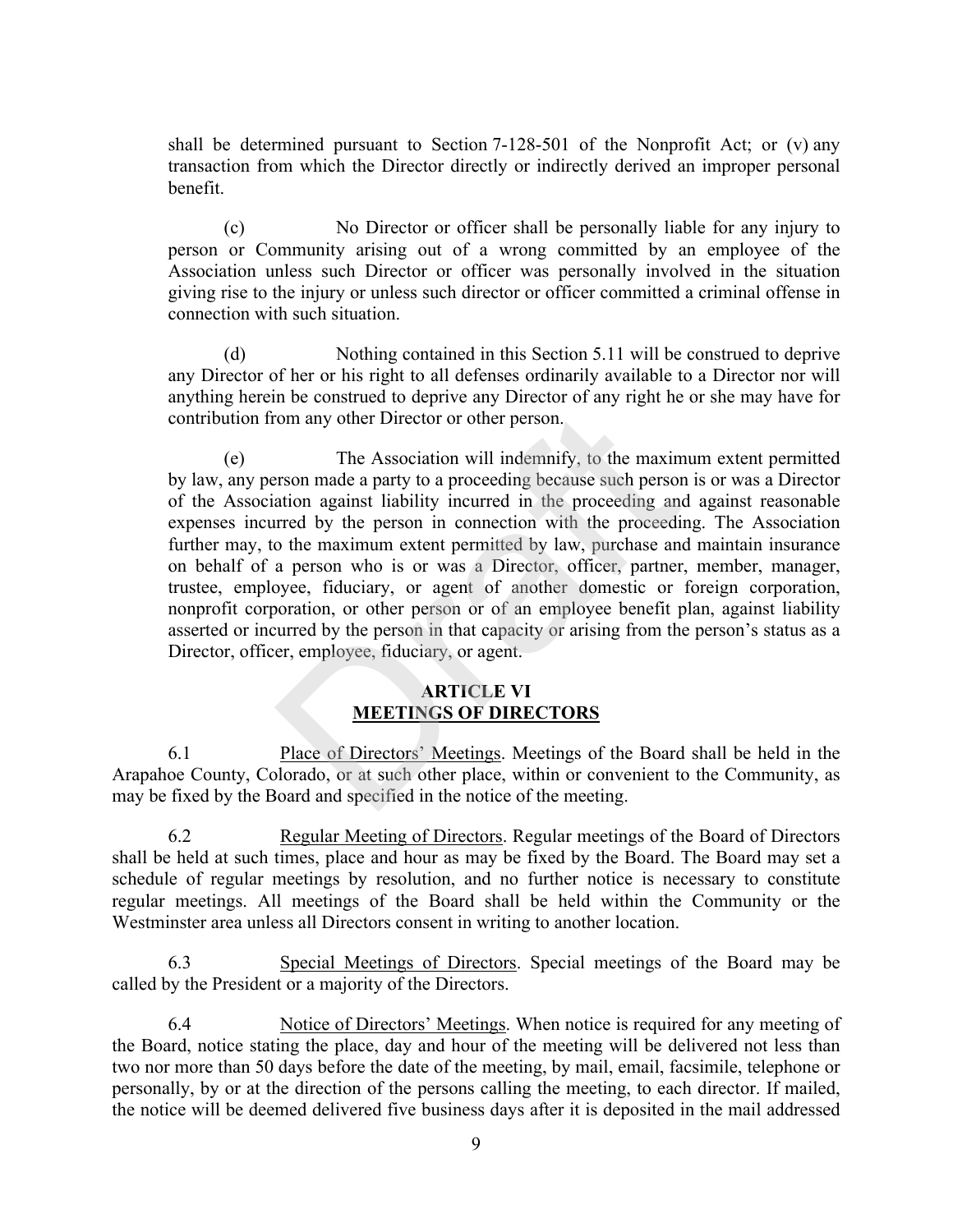to the director at her or his home or business address as either appears in the records of the Association, with its first-class postage prepaid. If by electronic mail (e-mail), the notice will be deemed delivered when e-mailed to the director at her or his e-mail address as it appears on the records of the Association. If by telephone, the notice will be deemed delivered when given by telephone to the director. If given personally, the notice will be deemed delivered upon delivery of a copy of a written notice to the director. Neither the business to be transacted at, nor the purpose of, any regular or special meeting of the Board need be specified in the notice or waiver of notice of such meeting. Board may email owners notice of board meetings.

6.5 Proxies. For purposes of determining a quorum of Directors with respect to a particular proposal, and for purposes of casting a vote for or against a particular proposal, a Director may be deemed to be present at a meeting and to vote if the Director has granted a signed written proxy to another Director who is present at the meeting, authorizing the other Director to cast the vote that is directed to be cast by the written proxy with respect to the particular proposal that is described with reasonable specificity in the proxy.

6.6 Quorum of Directors. A majority of the number of Directors fixed in these Bylaws shall constitute a quorum for the transaction of business by the Board.

6.7 Adjournment of Director's Meetings. The Director present at any meeting of the Board may adjourn the meeting from time to time, whether or not a quorum is present, for a total period or periods not to exceed thirty (30) days after the date set for the original meeting. Notice of an adjourned meeting will be given to all Directors. At any adjourned meeting, the quorum requirement will not be reduced or changed, but if the originally required quorum is present, any business may be transacted which may have been transacted at the meeting as originally called. vote that is directed to be cast by the written proxy<br>at is described with reasonable specificity in the proxy.<br>Quorum of Directors. A majority of the number of Di<br>te a quorum for the transaction of business by the Boar<br>Ad

6.8 Vote Required at Directors' Meeting. At any meeting of the Board, if a quorum is present either in person or by proxy, the affirmative vote of a majority of the Directors present shall be necessary for the adoption of the matter, unless a greater proportion is required by law or the Governing Documents.

6.9 Officers at Meetings. The President shall act as chairman or may designate another person to chair a meeting, and the Board shall designate a Director, agent or manager to act as secretary at all meetings of Director.

6.10 Waiver of Notice. A waiver of notice of any meeting of the Board, signed by a Director, whether before or after the meeting, shall be equivalent to the giving of notice of the meeting to such Director. Attendance of a Director at a meeting in person shall constitute waiver of notice of such meeting, except when the Director attends for the express purpose of objecting to the transaction of business because the meeting is not lawfully called or conveyed.

6.11 Action of Directors without a Meeting. Any action required to be taken, or which may be taken, at a meeting of the Board may be taken without a meeting in accordance with any procedure authorized by CCIOA or the Nonprofit Act, including but not limited to the provisions of C.R.S. § 7-128-202.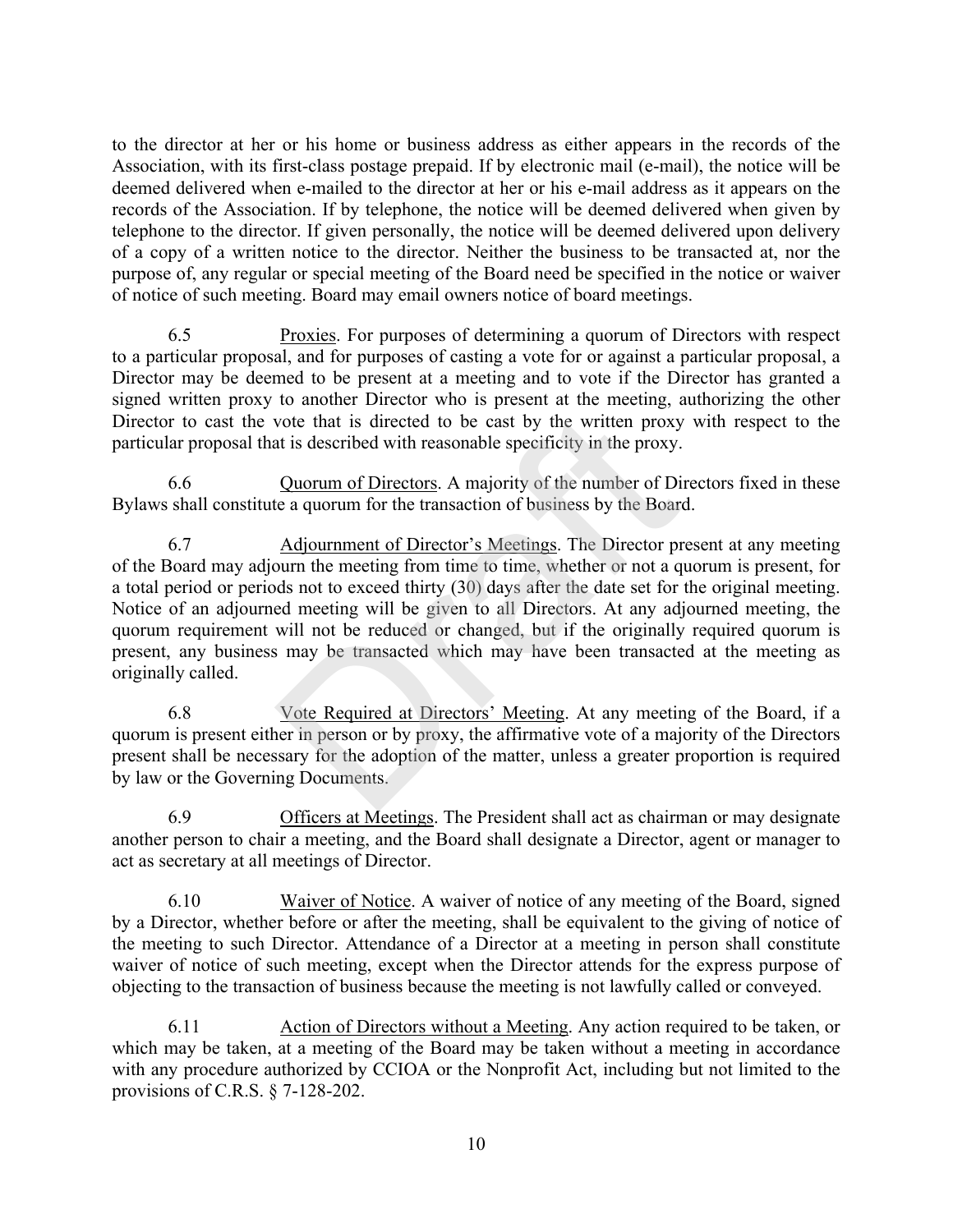#### 6.12 Meeting Attendance; Open Meetings; Executive Sessions.

(a) The Board may permit any Director to participate in a regular or special meeting by, or conduct the entire meeting through the use of, any means of communication by which all persons participating may hear each other during the meeting. A Director participating in a meeting by this means is deemed to be present in person at the meeting.

(b) All regular and special meetings of the Board shall be open to attendance by all Members of the Association or their representatives. Agendas for meetings of the Board shall be made reasonably available for examination by all Members of the Association or their representatives.

(d) Association Members or their representatives are allowed to listen to Board meetings and are allowed to speak before the Board takes formal action on an item under discussion, at the designated time in the Board meeting agenda, in accordance with reasonable time restrictions set by the Board.

(e) Association Members shall not interrupt or participate in the Board's deliberation during the actual Board meeting among the members of the Board.

(f) The Board may hold an executive or closed-door session and may restrict attendance to Board members and such other persons requested by the Board during a regular or specially announced meeting or part thereof. The matters to be discussed at such an executive session shall include only the matters enumerated in the following subparagraphs: Association Members or their representatives are<br>gs and are allowed to speak before the Board takes forr<br>on, at the designated time in the Board meeting agenda<br>e restrictions set by the Board.<br>Association Members shall not

 i. Matters pertaining to employees of the Association or the managing agent's contract or involving the employment, promotion, discipline, or dismissal of an officer, agent, or employee of the Association;

 ii. Consultation with legal counsel concerning disputes that the subject of pending or imminent court proceedings or matters that are privileged or confidential between attorney and client;

 iii. Investigative proceedings concerning possible or actual criminal misconduct;

 iv. Matters subject to specific constitutional, statutory, or judicially imposed requirements protecting particular proceedings or matters from public disclosure;

 v. Any matter the disclosure of which would constitute an unwarranted invasion of individual privacy;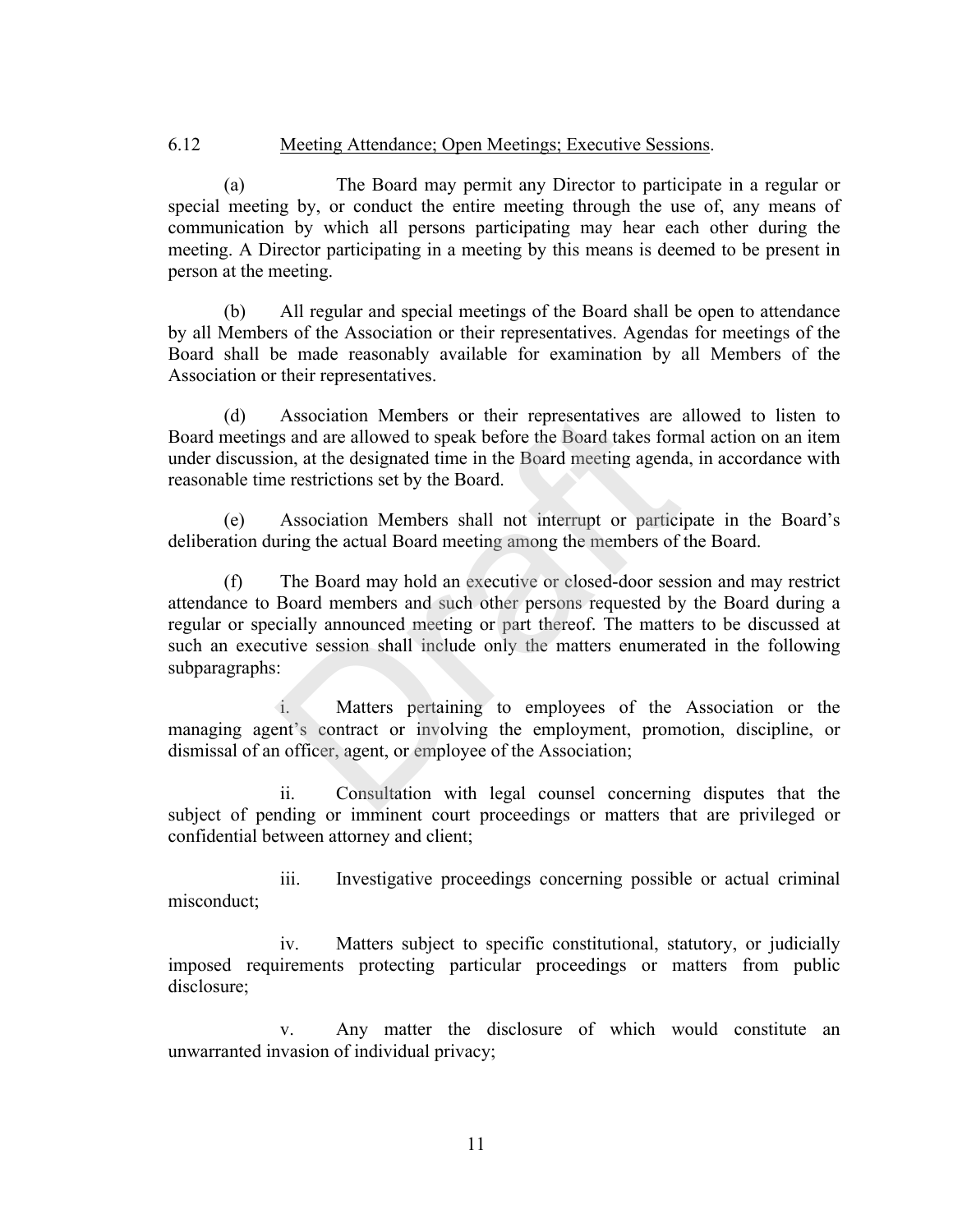vi. Review of or discussion relating to any written or oral communication from legal counsel;

vii. Any other purpose specifically authorized under the law.

 (g) Prior to the time the members of the Board or any committee thereof convene in executive session, the chair of the body shall announce the general matter of discussion as enumerated in subparagraphs  $6.12(f)i$  to  $6.12(f)vi$  above.

 (h) No rule or regulation of the Board or any committee shall be adopted during an executive session. A rule or regulation may be validly adopted only during a regular or special meeting or after the body goes back into regular session following an executive session. The minutes of all meetings at which an executive session was held shall indicate that an executive session was held and the general subject matter of the executive session.

#### **ARTICLE VII OFFICERS**

7.1 Officers, Employees and Agents. The officers of the Association shall consist of a "President," one or more "Vice-Presidents," a "Secretary," a "Treasurer" and other officers, assistant officers, employees and agents as the Board deems necessary. Any two or more offices may be held by the same person, except that the President can only be the president, and can have no other officer title at the same time.

7.2 Appointment and Term of Office of Officers. Except as otherwise provided in this Section 7.2, each officer of the Association shall be appointed by the Board at the first organizational meeting of the Board each year following the annual meeting and shall hold office, subject to the pleasure of the Board until the next annual meeting of the Board or until the officer's successor is appointed, whichever is later, unless the officer resigns, or is earlier removed. The minimals of each interting and the general state and executive session was held and the general state and accounts and  $\triangle$  **ARTICLE VII**<br> **ARTICLE VII**<br> **OFFICERS**<br> **Officers, Employees and Agents.** The officers of th

7.3 Removal of Officers. Except as otherwise provided in this Section 7.3, any officer, employee or agent may be removed by the Board, with or without cause, whenever in the Board's judgment the best interests of the Association will be served thereby. The removal of an officer, employee or agent shall be without prejudice to the contract rights, if any, of the officer, employee or agent so removed. Election or appointment of an officer, employee or agent shall not of itself create contract rights.

7.4 Resignation of Officers. Any officer may resign at any time by giving written notice to the President, the Secretary or the Board stating the effective date of his or her resignation. Acceptance of such resignation shall not be necessary to make the resignation effective.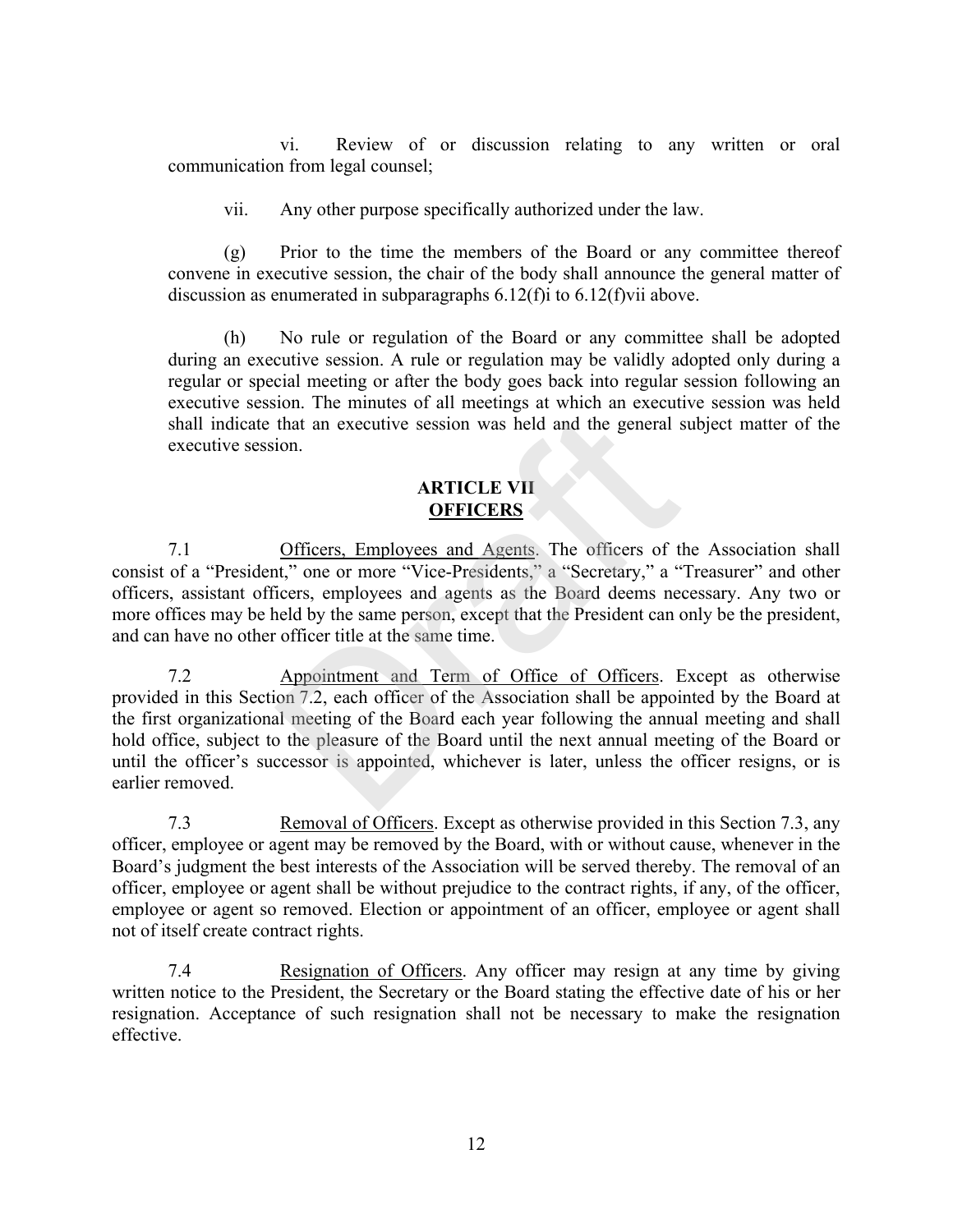7.5 Vacancies in Officers. Any vacancy occurring in any position as an officer may be filled by the Board. An officer appointed to fill a vacancy shall be appointed for the unexpired term of his or her predecessor in office.

7.6 President. The President shall be the principal executive officer of the Association and, subject to the control of the Board, shall direct, supervise, coordinate and have general powers generally attributable to the chief executive officer of a corporation. The President shall preside at all meetings of the Board and of the Members.

7.7 Vice-President. Any Vice-President may act in place of the President in case of his or her death, absence or inability to act, and shall perform such other duties and have such authority as is from time to time delegated by the Board or by the President. There may be more than one Vice-President.

7.8 Secretary. The Secretary shall be the custodian of the records and the seal (if any) of the Association and shall affix the seal (if any) to all documents requiring the same; shall prepare, execute, certify, and record amendments to the Declaration on behalf of the Association; shall see that all notices are duly given in accordance with the provisions of these Bylaws and as required by law and that the books, reports and other documents and records of the Association are properly kept and filed; shall take or cause to be taken and shall keep minutes of the meetings of the Members, of the Board and of committees of the Board; shall keep at the principal office of the Association a record of the names and addresses of the Members; and, in general, shall perform all duties incident to the office of Secretary and such other duties as may, from time to time, be assigned to him or her by the Board or by the President. The Board may appoint one or more "Assistant Secretaries" who may act in place of the Secretary in case of his or her death, absence or inability to act. Secretary. The Secretary shall be the custodian of the<br>ation and shall affix the seal (if any) to all documents<br>e, certify, and record amendments to the Declaratie<br>that all notices are duly given in accordance with the<br>ed

7.9 Treasurer. The Treasurer shall have charge and custody of, and be responsible for, all funds and securities of the Association in such depositories as shall be designated by the Board; shall keep correct and complete financial records and books of account and records of financial transactions and condition of the Association and shall submit such reports thereof as the Board may, from time to time, require; shall arrange for the annual report required under Section 8.4 of these Bylaws; and, in general, shall perform all the duties incident to the office of Treasurer and such other duties as may from time to time be assigned to him or her by the Board or by the President. The Board may appoint one or more Assistant Treasurers who may act in place of the Treasurer in case of his or her death, absence or inability to act.

7.10 Amendments to the Declaration. The President and, in the President's absence or unavailability, any Vice President, may prepare, execute, certify, and record amendments to the Declaration on behalf of the Association.

#### **ARTICLE VIII MISCELLANEOUS**

8.1 Amendment of Bylaws. Except as provided in the Nonprofit Act, these Bylaws may be amended by the affirmative vote of a majority of the votes cast at a regular or